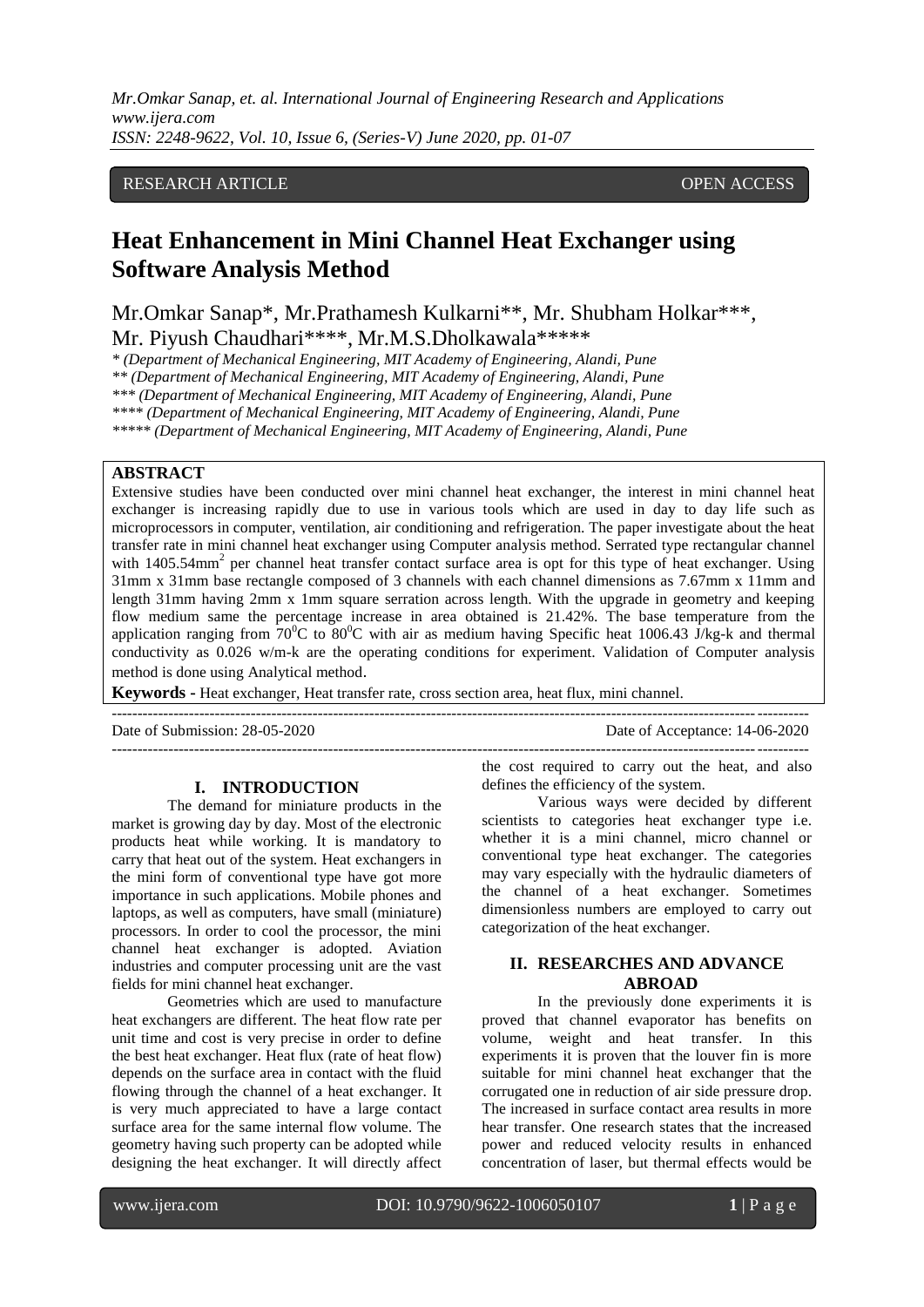more pronounced in case of increase in power. The increase in size of the micro channel results in the reduction of the surface tension drag.

The research study has been done on shape and contact angle of the micro channel. Numerical model of mini channel are being developed, focusing on mass transfer and heat transfer for condensation. The overall research results shows that as the hydraulic diameter decreases the condensation and heat transfer increase, and with increasing contact angle the heat transfer increases. One of the researches is that increasing refrigerant mass flow rate increases the refrigerant heat transfer coefficient. Also, the heat transfer in the evaporator is influenced by the heat transfer rate and saturation temperature.

The other one research is the performance analysis of micro-channel, round tube and coil tube by using R134a and R290 refrigerants. It is observed that for both refrigerants the coefficient of performance (COP) increases with the increase in cooling load f. The COP of the system using micro channel condenser is found 19.75% higher than with round tube condenser and 8.65% higher than with coil tube condenser using R134a. The COP of the system using micro channel condenser is found 8.21% higher than with round tube condenser and 4.04% higher than with coil tube condenser using R290.

### **III. ADDITIONAL INPUTS**

The main purpose of the numerical simulation of the fluid flow is to analyze the distribution of the air in various shapes of heat exchanger tubes. The fluid flow analysis is oriented to obtain a result of the airflow field, useful to determine which element of the actual geometry of the channel of the heat exchanger have a greater responsibility in the enhancement of the heat transfer in the mini channel heat exchanger.

#### **IV. METHODOLOGY**

Fluid flow analysis using ANSYS software allows to predict the impact of flowing fluid on the required product. It is easy to solve complex problems related to flowing fluids, fluid and solid interaction, fluid and gaseous interaction by using fluid flow analysis in ANSYS. This computer analysis method saves time in the designing process and becomes very fast and cheaper method than conventional analysis method. For the purpose of verification, an analytical method is being used. Various steps involved are:

3D modelling using Ansys 2019 R2 – Design Modeler.



**Fig. 1**.3D model of mini channel heat exchanger

#### 4.1 Pre-processing

The required problem statement is getting transformed into an idealized and discretized computer model. Different assumptions are made concerning the type of flow to be modelled (viscous / in viscous, compressible / incompressible, steady / non-steady). Meshing is done on the 3D component. Fine meshing gives better results than auto meshing. Desired boundary conditions for the required product are given.



**Fig. 2.** Meshing of mini channel in Ansys

4.2 Solving

 After proper meshing, the given problem is solved by programming matrices and solver. The background calculations were done in order to get the solutions by solving the different matrices formed by using the equations in the computer. By solving the equations the computer gives us the required results.

4.3 Post-processing

 At this stage, the analyst can verify the results and conclusions can be drawn based on the obtained results. We get results in graphical, tabular form and the different colours are shown on the design so that we can determine the different conclusions. Each different colour indicates the significant amount of the quantity. The results must be in a readable form. Finally, the obtained results are visualized and analyzed in the post-processing phase. Along with the above methods, there are other ways of presenting the obtained results are for example static or moving pictures, graphs or tables.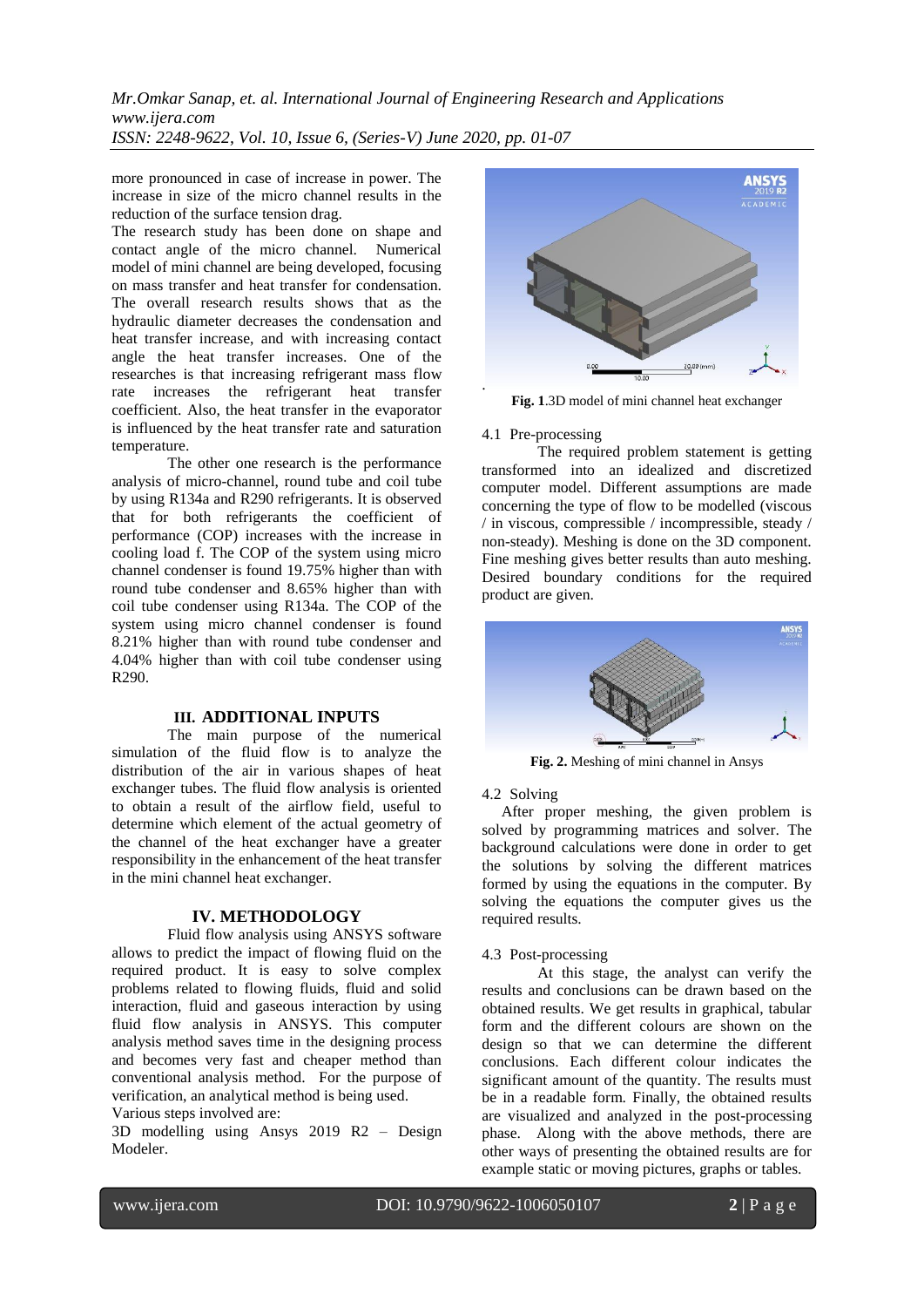*Mr.Omkar Sanap, et. al. International Journal of Engineering Research and Applications www.ijera.com*

*ISSN: 2248-9622, Vol. 10, Issue 6, (Series-V) June 2020, pp. 01-07*

**V. CALCULATION** 5.1 Serrated Fins Mini Channel Heat Exchanger: Heat transfer from source in upward direction due to conduction :  $K_{\rm cu} = 385 \text{ W/m}^{\circ}\text{K}$  $K_{air} = 0.00261 \text{ W/m}^{\circ}\text{K}$  $\Delta t = T_1 - T_2$  $= 343 - 309 = 34$  °K 1=Source Temp(70C)  $\overset{\text{R2.3}}{\mathcal{N}}$ **R2.5**  $\overset{\text{RS}}{\vee}$  $-6$  $R\lambda$ 

**Fig. 3.** Electrical Analogy

$$
R_1 = R_7 = 5.405 \times 10^{-3} \, \mathrm{°K/W}
$$
  
\n
$$
R_2 = R_6 = 0.01178 \, \mathrm{°K/W}
$$
  
\n
$$
R_3 = R_5 = 0.083666 \, \mathrm{°K/W}
$$
  
\n
$$
R_4 = 0.05234 \, \mathrm{°K/W}
$$
  
\n
$$
\Sigma R = R_{1+} R_2 + R_3 + R_4 + R_5 + R_6 + R_7
$$
  
\n
$$
Q = \frac{\Delta t}{\Sigma R}
$$
  
\n
$$
Q = 133.83
$$
Watts  
\nWhere,  
\n
$$
K_{cu} = \text{Thermal conductivity of copper}
$$
  
\n
$$
K_{air} = \text{Thermal conductivity of air}
$$
  
\n
$$
\Delta t = \text{Temperature difference across mini channel}
$$
  
\n
$$
R_1 \text{ to } R_7 = \text{ Resistance in mini channel}
$$
  
\n
$$
Q = \text{Heat transfer in conduction}
$$

 Heat transfer due to convective heat transfer in single channel : Properties of Air at  $300 \degree K$  : Dynamic viscosity ( $\mu$ ) = 1.872x10<sup>-5</sup> kg/ms Kinematic viscosity (v) =  $1.608 \times 10^{-5}$  m<sup>2</sup>/s  $K_{air} = 0.00261 W/m^oK$ Specific heat at constant volume  $(Cp)$  =  $1.007$  KJ/kg $\mathrm{^oK}$ Ambient temperature (T $\Box$ ) = 300°K Avg. Wall Temperature (TW) = 321.8°K<br>  $Tmf = \frac{T\omega + T_1}{r^2}$  $Tmf = 310.9 °K$  $β = 1/Tm f$  $β = 3.21x10<sup>-3</sup>$  $\Delta t = 21.8$  °K  $L = 4A/P$  $L = 8.14x10^{-3}$  m

Grashof number<br> $Gr = \frac{L3.g.B.\Delta t}{2}$  $v<sub>2</sub>$  $Gr = 1436.768$  $Pr = \mu$ . $Cp/K_{air}$  $Pr = 0.722$  $Nu = 0.27(Gr.Pr)^{1/4}$  $Nu = 1.532$  $Nu = h.L/K_{air}$  $h = 4.912$  $Q = h$ .  $\Delta t$  $Q = 107.08$  W/m<sup>2</sup> Where, L= Characteristics length Gr=Grassoff number Pr= Prandtl number Nu= Nusselt number h= Convective heat transfer coefficien Q= Heat transfer in convection

- 5.2 Rectangular Mini Channel Heat Exchanger:
- Heat transfer from source in upward direction due to conduction :  $Kcu = 385$  W/m<sup>o</sup>K  $Kair = 0.00261 W/m^oK$  $\Delta t = T1 - T2$  $= 343 - 311 = 36$  °K  $R1 = 5.405x10-3$  °K/W  $R2 = 0.1157$  °K/W  $R3 = 5.405 \times 10^{-3}$  °K/W  $\Sigma R = R1 + R2 + R3$  $\overline{\Sigma_R}$  $Q = 253.992$  Watts Where,  $K_{cu}$  = Thermal conductivity of copper  $K_{air}$  = Thermal conductivity of air  $\Delta t$  = Temperature diffrence across mini channel  $R_1$  to  $R_7$  = Resistance in mini channel  $Q =$  Heat transfer in conduction Heat transfer due to convective heat transfer in

single channel : Properties of Air at  $300\text{ °K}$ : Dynamic viscosity ( $\mu$ ) = 1.872x10<sup>-5</sup> kg/ms Kinematic viscosity (v) =  $1.608 \times 10^{-5}$  m<sup>2</sup>/s  $K_{air} = 0.00261 W/m^oK$ Specific heat at constant volume  $(Cp)$  =  $1.007$  KJ/kg $\mathrm{^oK}$ Ambient temperature (T $\Box$ ) = 300°K Avg. Wall Temperature (TW) =  $321.6^{\circ}$ K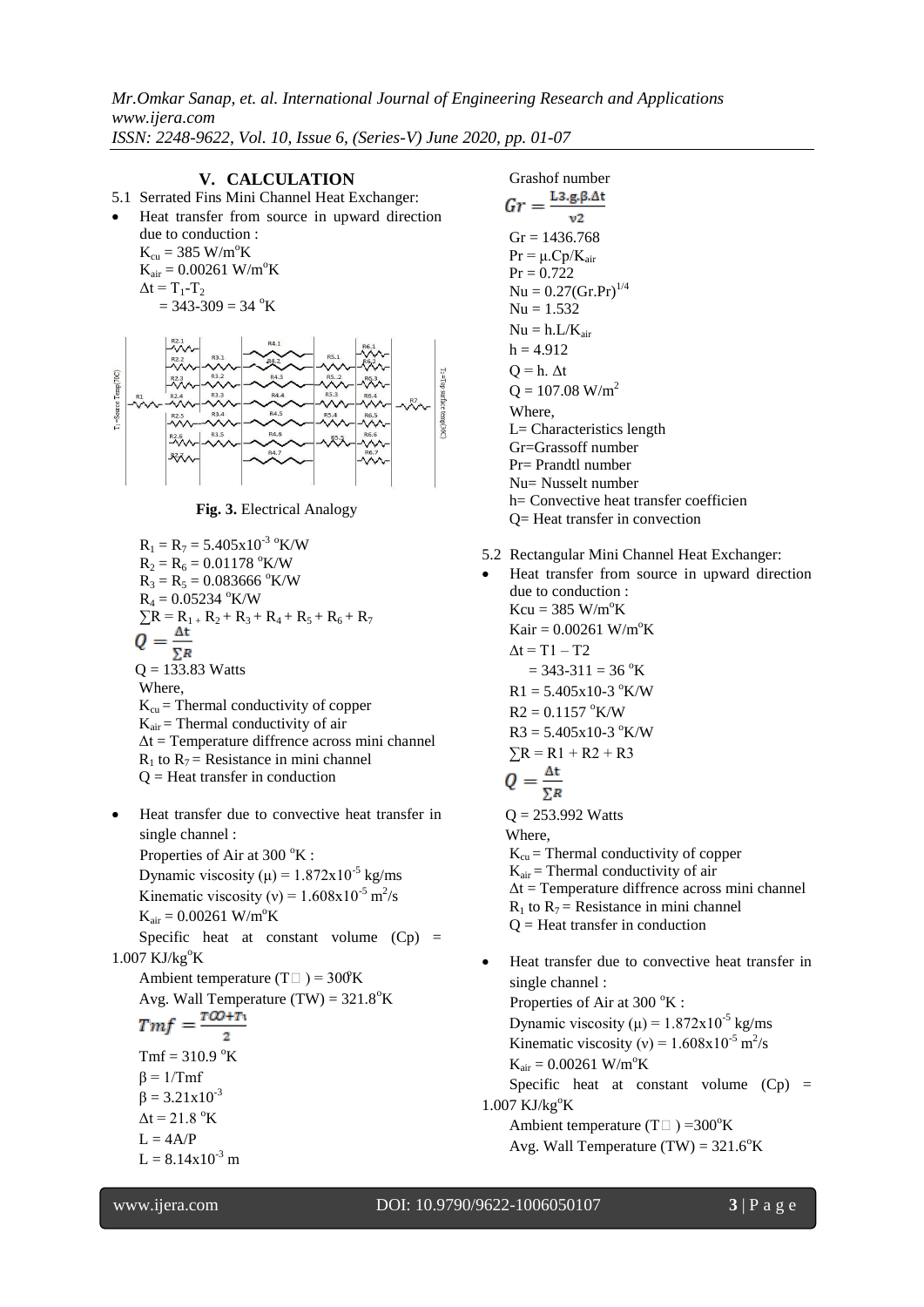$Tmf = \frac{T\omega + T_1}{2}$  $Tmf = 310.805 °K$  $β = 1/Tmf$  $β = 3.474x10<sup>-3</sup>$  $\Delta t = 21.6 \text{ }^{\circ}K$  $L = 4A/P$  $L = 0.00938$  m  $Gr = \frac{\text{L3.g.}\beta\Delta t}{\sqrt{\pi}}$  $v2$  $Gr = 1947.48$  $Pr = \mu$ . $Cp/K_{air}$  $Pr = 0.725$  $Nu = 0.27(Gr.Pr)^{1/4}$  $Nu = 1.6550$  $Nu = h.L/K_{air}$  $h = 4.5876$  $Q = h$ .  $\Delta t$  $Q = 99.1397$  W/m<sup>2</sup> Where, L= Characteristics length Gr=Grassoff number Pr= Prandtl number Nu= Nusselt number h= Convective heat transfer coefficien Q= Heat transfer in convection

Table I: Heat flow across Mini Channels

|                 | Rectangular<br>channel type | <b>Serrated</b><br>channel type |
|-----------------|-----------------------------|---------------------------------|
| Conduction      | 253.992 W                   | 133.83 W                        |
| Convection(Q/A) | 99.13 $W/m^2$               | $107.08$ W/m <sup>2</sup>       |

## **VI. FINITE ELEMENT ANALYSIS**

6.1 Serrated Fin Mini Channel



**Fig. 4.** Overall temperature distribution



**Fig. 5.** Temperature distribution in channels



**Fig. 6.** Temperature distribution due to moving air



**Fig. 7.** Temperature on top surface of serrated mini channel heat exchanger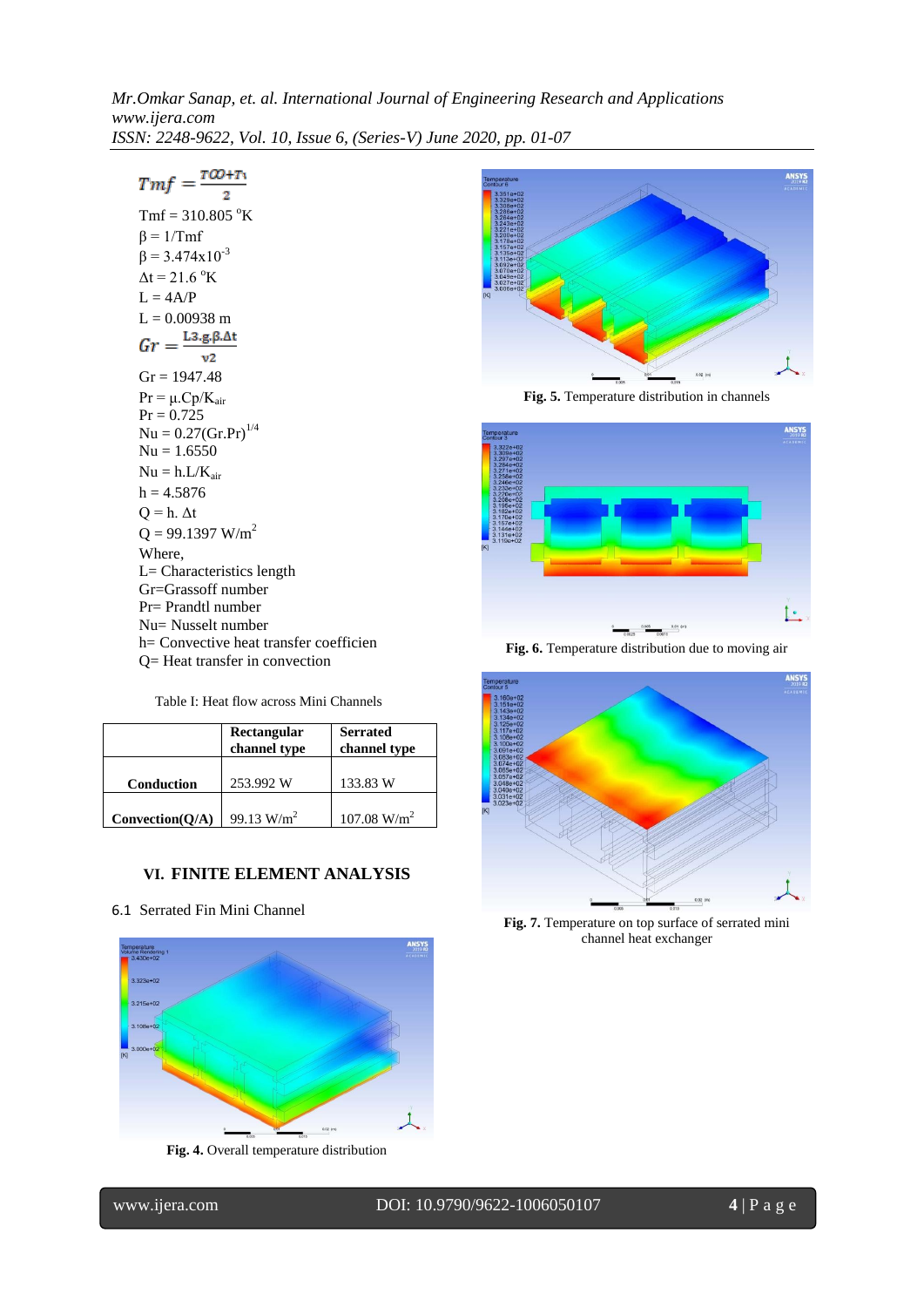

**Fig. 8.** Pressure visualization in channel



**Fig. 9.** Velocity of moving air in channel



**Fig. 10.** Heat flux

### 6.2 Rectangular Mini Channel



**Fig. 11.** Overall temperature distribution



**Fig. 12.** Temperature distribution due to moving air



**Fig. 13.** Temperature on top surface of rectangular mini channel heat exchanger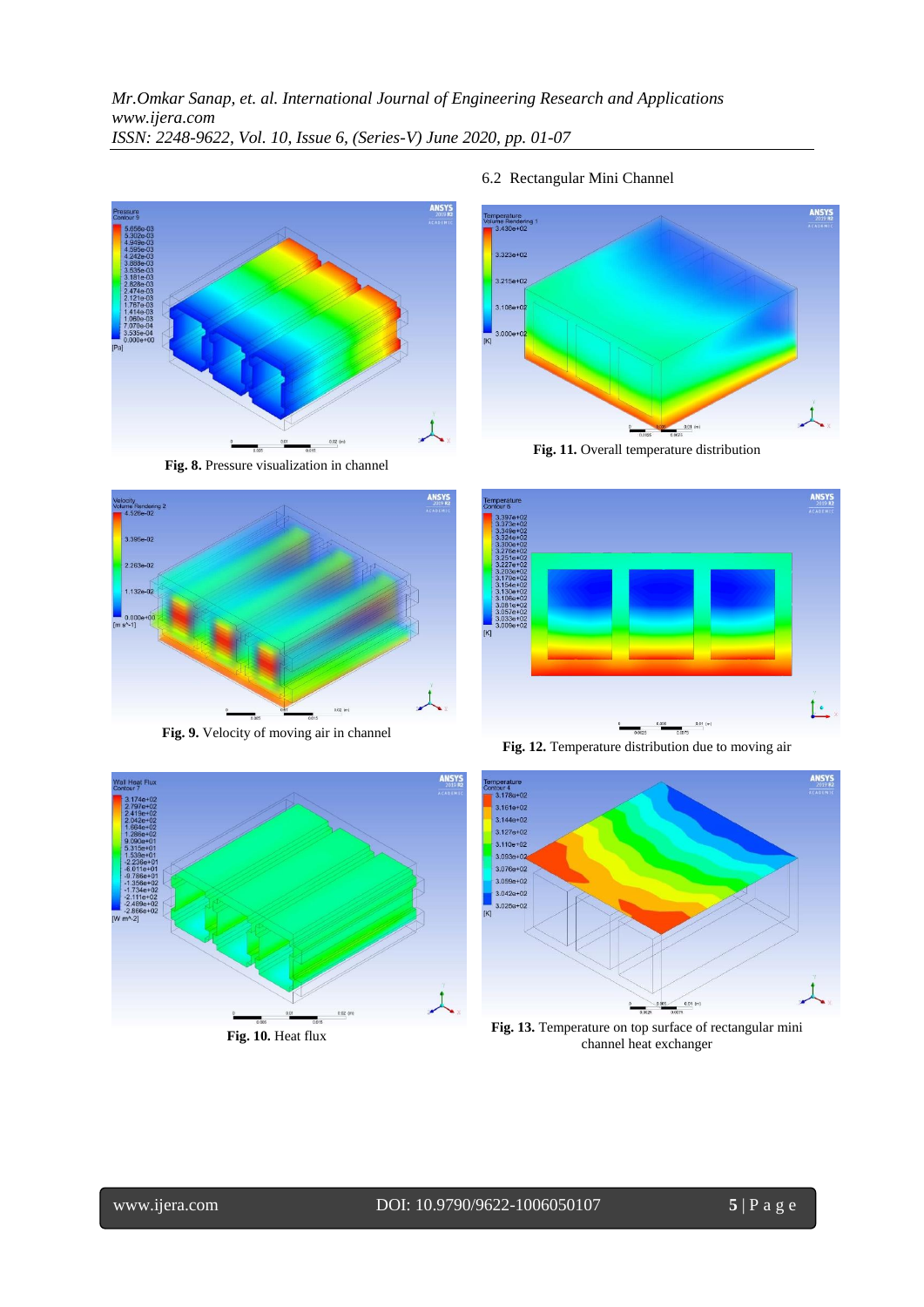

**Fig. 14**. Pressure visualization in channel



**Fig. 15**. Velocity of moving air in channel



**Fig. 16**. Heat flux

**VII. VALIDATION Table II:** Comparison of Heat Flow across Mini

| Channels        |                                                 |                                                           |  |  |
|-----------------|-------------------------------------------------|-----------------------------------------------------------|--|--|
|                 | Heat transfer in<br>Rectangular<br>channel type | Heat<br>transfer in<br><b>Serrated</b><br>channel<br>type |  |  |
| Conduction      | 253.992 W                                       | 133.83 W                                                  |  |  |
| Convection(O/A) | 99.13 $W/m^2$                                   | 107.08                                                    |  |  |

As the heat transfer rate in conduction is 253.992W in Rectangular Mini Channel HE which is more as compared to heat transfer rate in Serrated Mini Channel that is 133.83W, the temperature at the top surface of HE is obtained more in Rectangular than Serrated one which clearly states that heat carried by moving air in channels of Serrated Mini channel HE (i.e.107.08 $W/m<sup>2</sup>$ ) is more than heat carried by moving air in channels of Rectangular Mini channel HE (i.e.99.113W//m<sup>2</sup>).

This result is obtained due to increase in contact surface area in Serrated Mini channel HE. The increase in contact surface area is obtained due serrated rectangular fins provided in channel.



Fig. 17. Comparison of temperature distribution in vertical direction in conduction



Fig. 18. Comparison of air temperature flowing through channels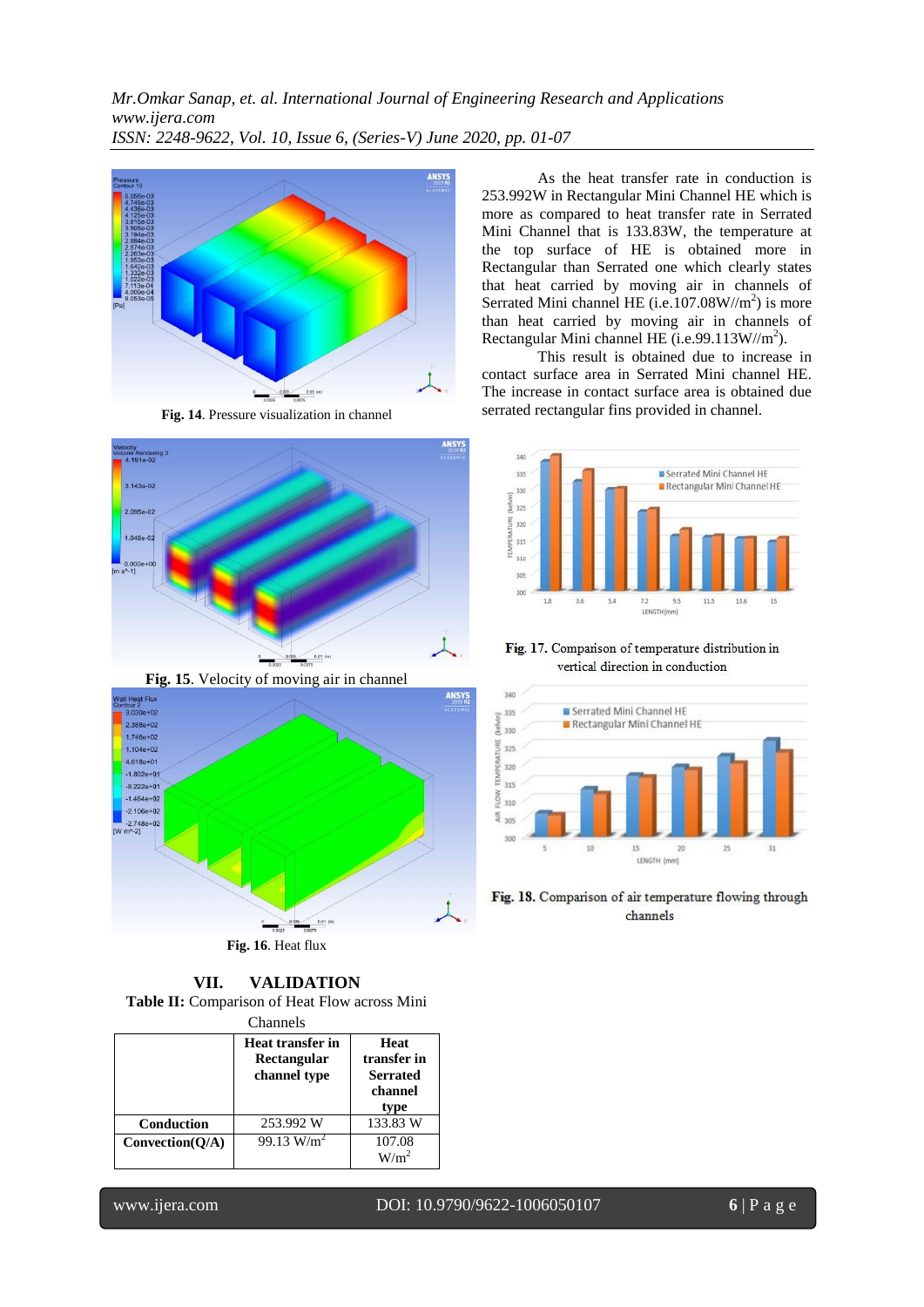*ISSN: 2248-9622, Vol. 10, Issue 6, (Series-V) June 2020, pp. 01-07*



flowing through channels



**Fig. 20.** Graphical comparison of fall in temperature along vertical direction of model

|                                                       | Rectangular<br>Mini channel<br><b>HE</b> | <b>Serrated Mini</b><br>channel HE |
|-------------------------------------------------------|------------------------------------------|------------------------------------|
| Source Temp( <sup>o</sup> K)                          | 343                                      | 343                                |
| Top surface<br>$Temp(^oK)$                            | 311                                      | 309                                |
| Heat transfer from<br>source in upward<br>direction   | 253.992 W                                | 133.83 W                           |
| <b>Convective Heat</b><br>transfer                    | 99.13 $W/m^2$                            | $107.08$ W/m <sup>2</sup>          |
| Wall Heat flux                                        | 78.29 $W/m^2$                            | 109.75 $W/m2$                      |
| Co-efficient of<br><b>Convective Heat</b><br>transfer | 4.5876<br>$W/m^{20}K$                    | 4.912 $m^{20}K$                    |

# **VIII. RESULTS Table III:** Result table

# **IX. CONCLUSION**

- 1. Copper is selected as engineering material for mini channel due to its high heat conductivity.
- 2. Average temperature of the top surface of serrated mini channel HE is lesser than  $2^{\circ}$ C as compared to normal rectangular mini channel HE due to increase in contact area.
- 3. Due to use of serrated fins the percent increase in area was found to be 21.42%.
- 4. As more heat is taken out by moving air from source it can be concluded that the system is more efficient.

# **REFERENCES**

- [1]. Witold R**y**binski, Jaroslaw Mikielewicz, "Analytical solutions of heat transfer for laminar flow in rectangular channels", Archives of Thermodynamics, Volume 35(2014), No. 4, pp 29-42.
- [2]. Won-Jong Lee, Ji Hwan Jeong, "Development of a numerical analysis model for a multi-port mini channel heat exchanger considering a two-phase flow distribution in then header", International Journal of Heat and Mass Transfer.
- [3]. Tao Wen, Hongbo Zhan, Dalin Zhang, "Flow boiling heat transfer in mini channel with serrated fins: Experimental investigation and development of new correlation", International Journal of Heat and Mass Transfer.
- [4]. Hasan Kücük, Murat Ünverdi, Mehmet Senan Yılmaz, "Experimental investigation of shell side heat transfer and pressure drop in a minichannel shell and tube heat exchanger", International Journal of Heat and Mass Transfer.
- [5]. Massimo Cardone, Bonaventura Gargiulo, "Design and experimental testing of a Mini channel Heat Exchanger made in Additive Manufacturing",  $73<sup>rd</sup>$  Conference of the Italian Thermal Machines Engineering Association(ATI 2018), 12-14 September 2018, Pisa, Italy.
- [6]. Yanhui Han, Yan Liu, Ming Lia, Jin Huang, "A review of development of micro channel heat exchanger applied in air conditioning system", 2011  $2<sup>nd</sup>$  International Conference on Advances in Energy Engineering (ICAEE2011).
- [7]. Jay.K.Dhulia, "A review of Design and Development of Mini and Micro channel Heat Exchanger", International Journal of Engineering Development and Research.
- [8]. Ashraf A, Bibin S, "Experimental Analysis of Performance Characteristics of Mini Channel